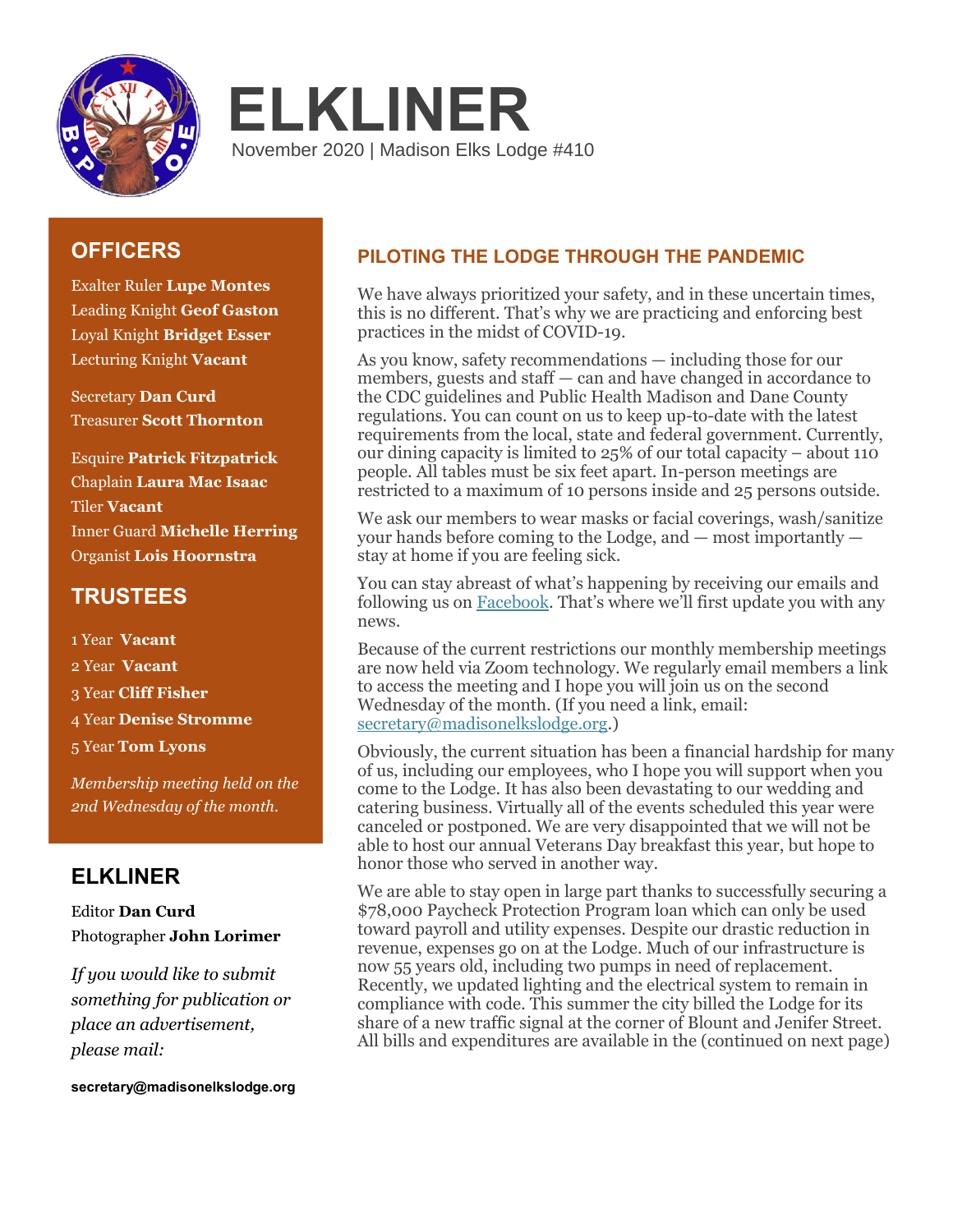### **PILOTING THE LODGE THROUGH THE PANDEMIC** (continued)

Treasurer's reports and membership meeting minutes on our secured [410 page](https://www.elks.org/lodges/home.cfm?LodgeNumber=410) on the Grand Lodge's website[, elks.org.](https://www.elks.org/) (You must register to view this information.)

As some of you are aware, the Grand Lodge is now directly mailing out dues statements. If you received one, I encourage you to pay as soon as possible. Many of you historically make a donation to the Lodge's maintenance fund when you pay your dues. If you haven't, please consider doing so.

We all look forward to a future when things return to normal at the Lodge. In the meantime, if you have specific questions not addressed here or on our website, reach out to us.

Your leadership and staff appreciate your understanding and support.

### **NEW LANDSCAPING**

Old age and street construction took their toll on the shrubs and trees that once graced the front of the Lodge. A couple of years ago, those that remained were removed by the city when they redesigned their easement on Jenifer Street. After an online fundraising effort to replant, thanks to the generosity of our members, we believe we have enough money to proceed. We will have to depend upon volunteers, however, for labor. We anticipate this project will be completed by early spring. If you would like to donate money or contribute labor, please contact the secretary.

### **NEW HOURS, NEW MENU**

The bar and dining room are currently open on Thursday, Friday, and Saturday from 4:30 p.m. until 9 p.m. We have a new dinner menu that has nightly specials. On Thursday night we have three steak or chicken tacos served with rice and beans for \$10. Friday fish fry offers either three pieces of cod or lake perch served with coleslaw and French fries for \$14. Saturday night features prime rib with a choice of soup or salad and potato, and three portion sizes – small  $(8 \text{ oz.})$  \$14, medium  $(10 \text{ oz.})$  \$16, or large  $(14 \text{ oz.})$ \$18. Each evening there is also a chef's special. If you would like a copy of the full menu, email: [secretary@madisonelkslodge.org.](mailto:secretary@madisonelkslodge.org) To make a reservation or order a carry out, call 608-255-1644, ext. 1.

### **P.E.R. ASSOCIATION**

Chairman: **Richard Olson** Secretary **Sherie Saso** Treasurer **Lynn Aspinwall**

#### **Active Members**

Dan Aspinwall William H. Aspinwall Kristi Barbian Chuck Hoornstra Ed Ledwidge James Mueller Steve Sasso

#### **LADIES AUXILARY**

President **LaVerne Schwengel** Past President **Gloria Smiley** Vice President **Donna Campanelli** Secretary **Tammy O'Brien** Treasurer **Helen Duncan**

#### **Board Members**

Ann Bailey Carol Rohde

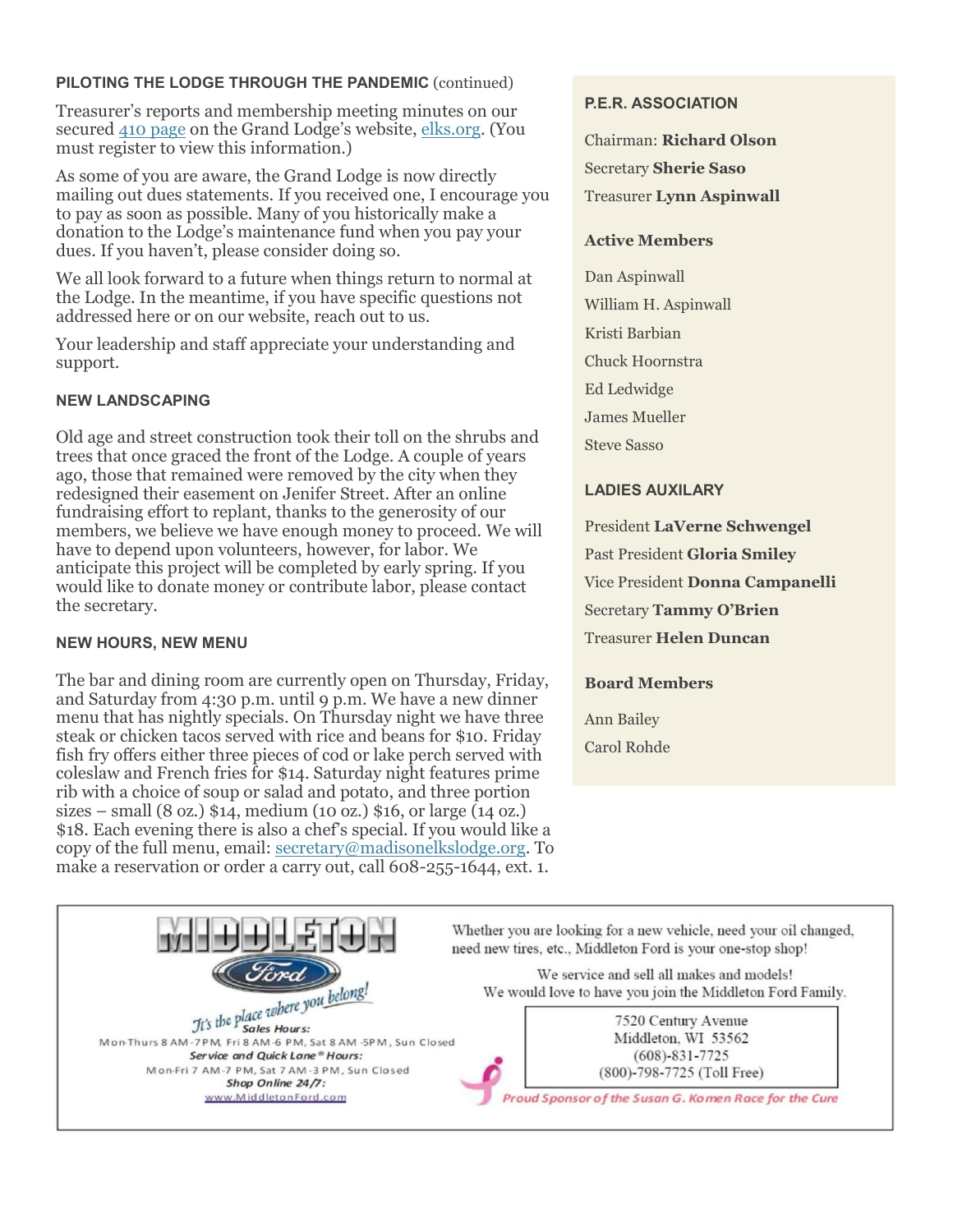#### **NOVEMBER BIRTHDAYS**

- 1 Curt Roeming
- 2 Darrell Fleming
- 3 Pamela Petersen, Virgil Simley
- 4 Robert Hermanson
- 7 David Lombardo, William Phillips,
- 8 Betsy Bazur-Leidy, Richard Blotz, Randy Hellenbrand, Don Kieler, Max Oleson, Park Waller
- 9 Mike Moran
- 10 Marc Miele, Pat Ploc
- 11 Donald E. Johnson, Casey Kenney, Frederick Kinney, Alan Thomsen, Wendy Wait
- 12 Tino Balio
- 13 Susi Haviland
- 14 Jeffrey Knupp, Roger Rohde
- 15 Donald Campbell, Marcy Heim, Harland Klagos, Robert Tremlett
- 16 Charles Karpelenia
- 17 David Polley, Charles Wagner
- 19 Dennis Kruger
- 20 Steven Seeliger
- 21 Michael Finley, Dean Hewitt
- 22 Brian Jarecki
- 23 Robert Baggot, Ralph Brown, Timothy Cornelius, Thomas Unke
- 24 Harvey Alexander, Paul Molinaro
- 26 Richard Lichtfeld, James Orlando
- 27 Sam Rasmussen
- 28 Ryan Endres, Neva Lafleur, Mike Paulus, Audrey Polencheck
- 30 Don Faith, Raymond Maida John Schneider

### **WELCOME NEW MEMBERS**

*Initiated October 14:*

John A Marshall Nikole Neidlinger James Orlando

*Transfering from other lodges:*

John R Kollath from Manasota, Florida Keith E May from Quincey, Illinois Gregg Topoleski from San Antonio, Texas